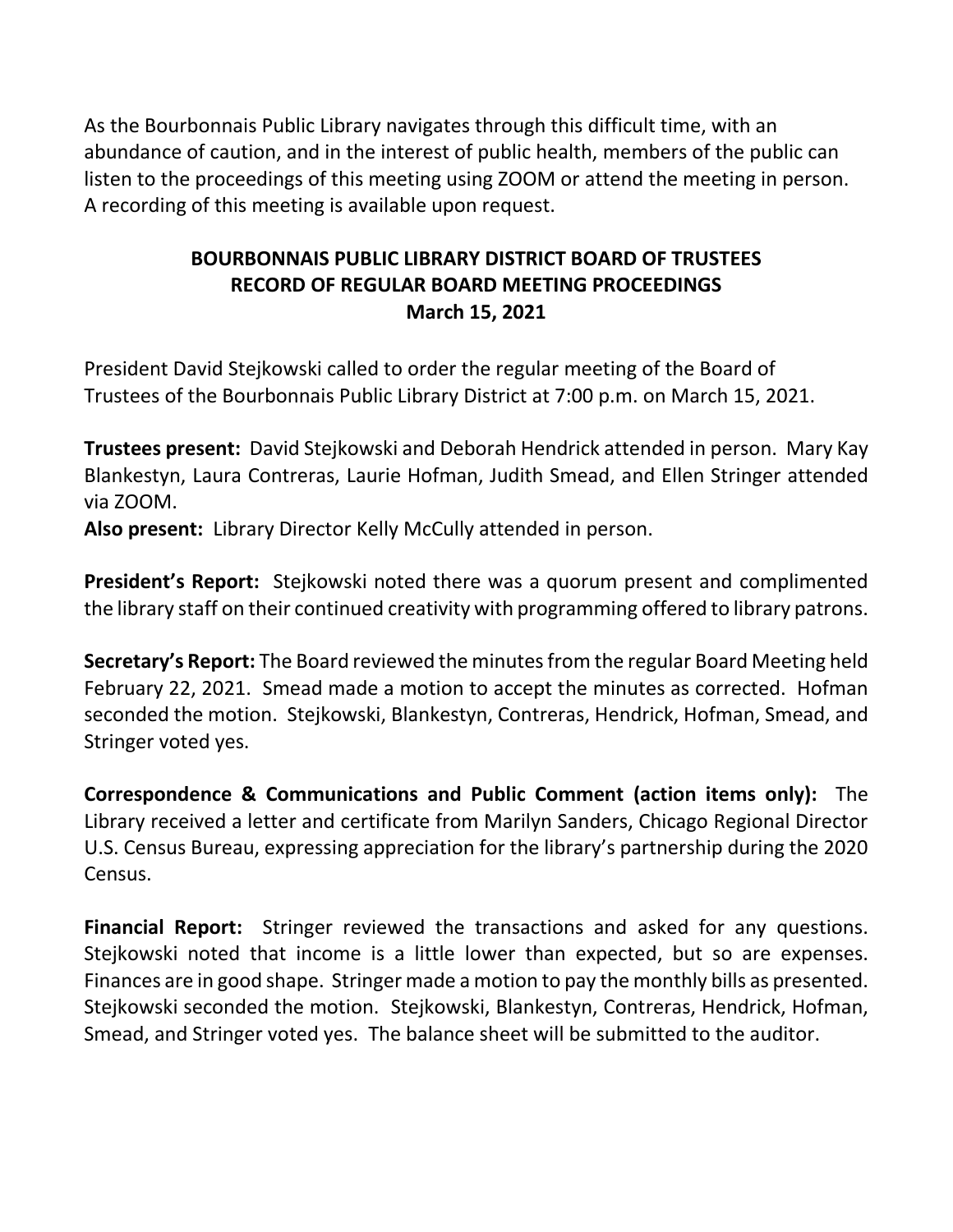**Director's Report:** Deadlines: March 15, Per Capita Grant application due (completed March 2). April 6, Consolidated Election. April 30, Last day for filing Statement of Economic Interests with County Clerk.

**Marketing:** There are currently 1,467 people on the library email list. The Library has 2,297 followers on Facebook and 771 followers on Instagram (a bar graph was included showing marketing stats).

The Marketing Team has been hard at work adding daily content to our social media platforms. They launched the library's annual March Book Madness campaign and introduced patrons to the new video streaming service, Kanopy.

There are also new bookBONNAIS shirt colors available. The limited-edition colors are marigold, sage, and cornflower. Each shirt is \$15. BookBONNAIS was created to share library love with our community.

**Adult Services:** To promote the library's A/V collection, we featured themed movie kits in March. Each kit came with three films and some tasty treats. The movie kit promotion was extremely popular. All kits were claimed within the first two weeks of March.

The second annual virtual Winter Reading Challenge wrapped up on February 28. We had 109 participants who read a total of 832 books.

**Youth Services:** Take-away craft and activity kits have been especially popular with families. This month Youth Services is offering Leprechaun Trap and Bingo Kits for children.

We received 17 submissions for our Teen Poetry Contest in February. One winner and two honorable mentions were awarded with gift cards for their creativity.

A Children's Circulation Statistics chart comparing February 2020 and February 2021 was also included.

**Circulation Services:** Circulation Services made 50 new library cards in February. This is a very high number considering that library services are still limited, and February is a shorter month.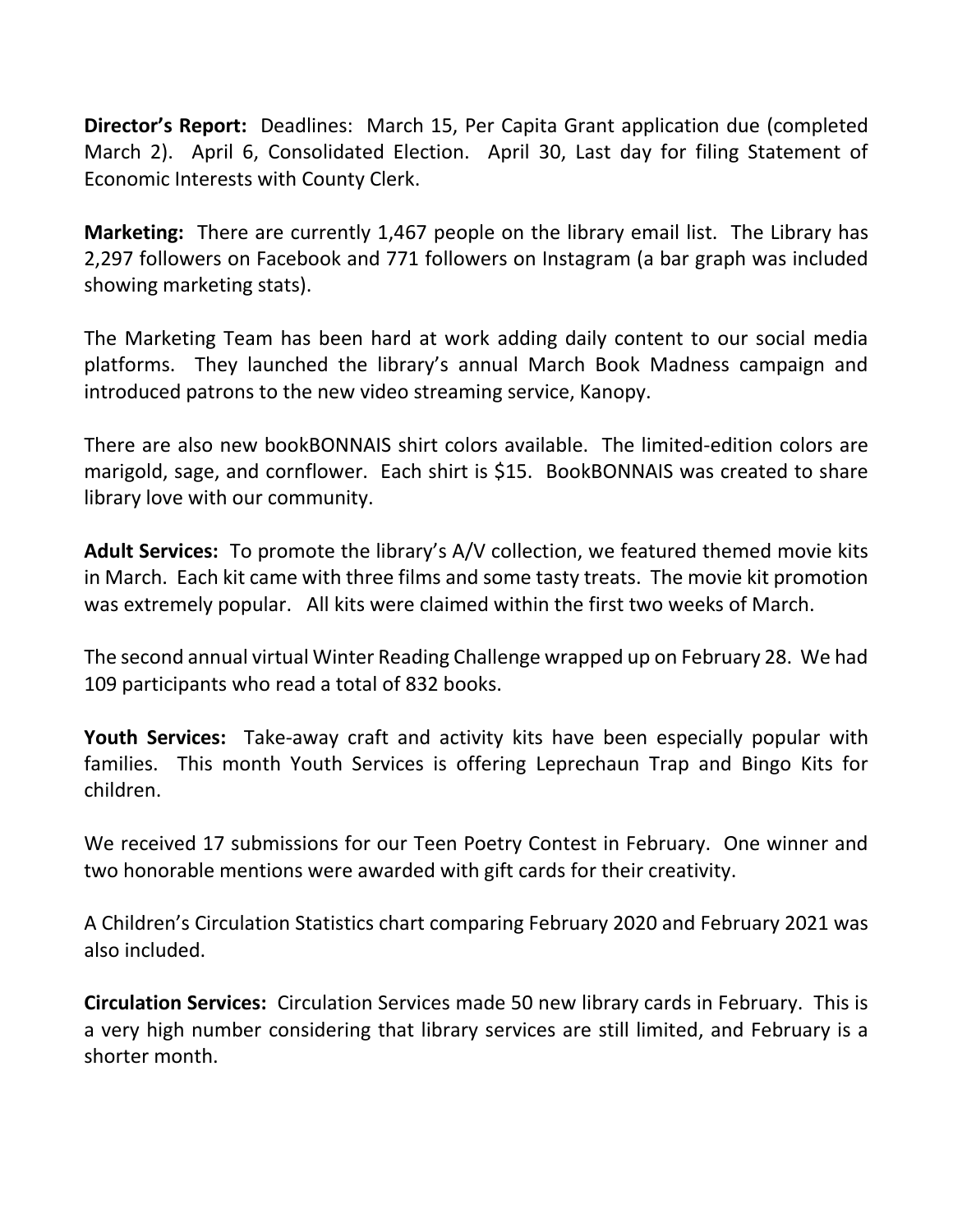**Technical Services:** 446 new items were added to the collection. 312 items were weeded from the collection.

**Trustee Training:** The Illinois Library Association Trustee Forum will have a workshop in April on equity, diversity, and inclusion for trustees. This training will be offered virtually. Please let McCully know if you are interested in registering for this event. All training expenses will be paid for by the Library.

**2021 Summer Reading Program:** Our Summer Reading Committee has chosen *Reading Colors Your World* as this year's theme. The Summer Reading Program will be offered both in-person and virtually during June and July 2021.

### **Committee Reports:**

**Personnel:** None. **Finance:** None. **Policy:** None. **Building and Grounds:** None. **Long Range Planning:** None.

### **Unfinished Business:**

Discuss Library Response to Illinois COVID-19: McCully reviewed the Phase 4 Guidelines from the Restore Illinois Plan. Kankakee County has 9.8% of the eligible population fully vaccinated. McCully will continue to monitor the COVID-19 situation and recommends the Library stay at Phase 3 of the Reopening Plan.

### **New Business:**

Discuss Open Meetings Act & Virtual Meetings: McCully spoke with Dennis Walsh, library legal counsel, about the legality of continuing to offer in-person and ZOOM opportunities for Board meetings. Walsh stated that with the current status of COVID-19, the Library is still in a situation where the Board can legally have hybrid meetings offering both in person and ZOOM choices for those attending.

Stejkowski also was concerned about what constitutes a quorum after the April 6 Consolidated Election because there will be vacancies on the Board. Walsh said there